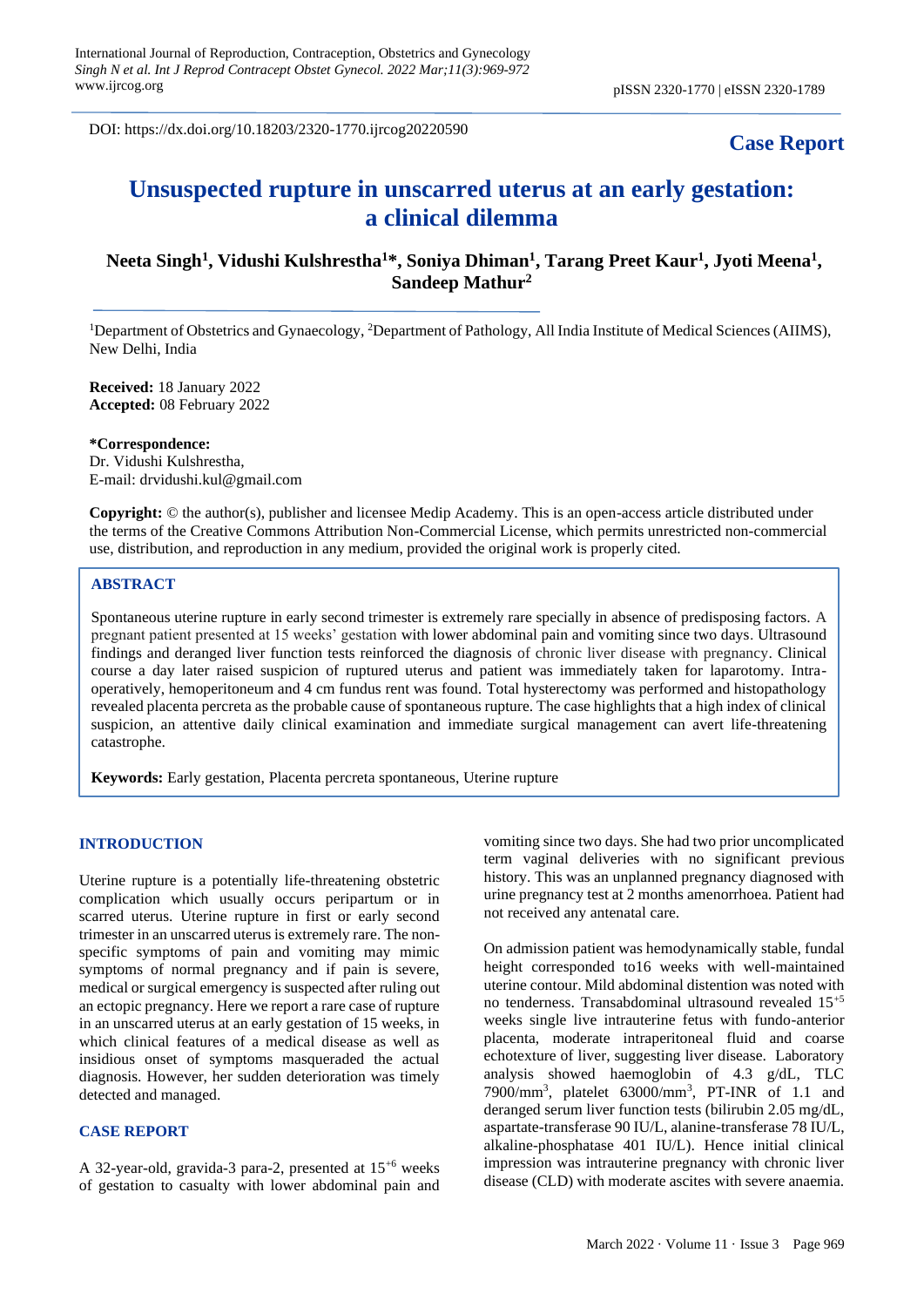Patient's vomiting subsided on antiemetics. Two units of packed red cells (PRBC) were transfused. While patient was being evaluated for CLD, a day later, she developed sudden onset abdominal pain followed by suddenly deteriorating hemodynamic parameters (pulse rate 124/minute, blood pressure 80/50 mmHg). On palpation, abdomen was tender and uterine contour could not be defined. Henceforth an immediate transvaginal scan was done which showed empty uterine cavity. There was discontinuity of uterine contour at fundus with free fluid (Figure 1). Provisional diagnosis of ruptured uterus was considered and emergency laparotomy was planned after taking informed consent for hysterectomy also.

Intraoperatively, there was 2.5 litres of hemoperitoneum. Fetus was lying entangled in the omentum. Bilateral tubes and ovaries were healthy. A 4 cm fundal rent towards left cornua was noted which was profusely bleeding. On exteriorization, placental bits were found attached at rupture site with friable thin margins and increased vascularity (Figure 2 A and B). Considering the appearance of uterus unsalvageable, total hysterectomy was undertaken instead of repairing the defect. The patient received four units packed red cells, two fresh frozen plasma and two random donor platelets. Patient had an uneventful recovery and was discharged on 7<sup>th</sup> postoperative day.

The histopathology revealed chorionic villi invading through the entire myometrium up to serosa with areas of necrosis and haemorrhagic infarction, consistent with placenta percreta (Figure 3 A and B).



**Figure 1: Transvaginal ultrasound showing empty uterine cavity (white arrow); discontinuity at upper segment (yellow arrow) raising suspicion of uterine rupture.**



**Figure 2 (A and B): Intraoperative findings and specimen; showing rupture near uterine insertion of left fallopian tube (black arrow), placental bits attached to ruptured site (white arrow) of uterus (yellow arrow).**



# **Figure 3 (A and B): Histopathology showing placenta percreta at the site of spontaneous rupture.**

# **DISCUSSION**

On admission, the reported patient was hemodynamically stable with viable intrauterine pregnancy-and fundal placenta. She had an unscarred uterus with no predisposing risk factors. Her clinical presentation of abdominal pain, vomiting; with heterogenous liver echotexture and ascites on ultrasound; with raised bilirubin and deranged transaminases; favoured the diagnosis of pregnancy with chronic liver disease thus masquerading the insidious rupture.

Spontaneous uterine rupture is a rare pregnancy complication which usually occurs in third trimester or during labor and mostly in a scarred uterus with prior caesarean or manual removal of placenta, myomectomy,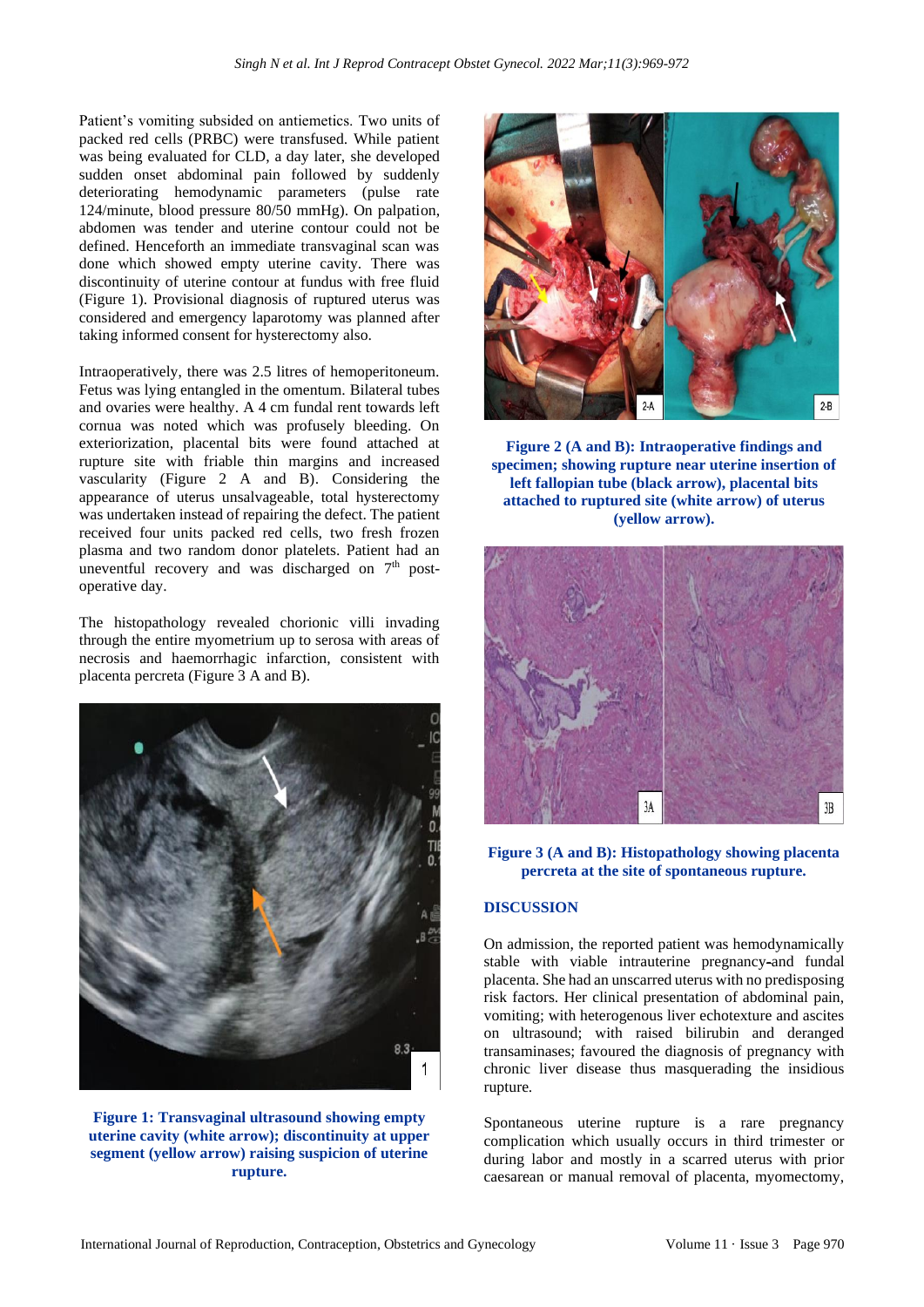septal resection, metroplasty or instrumentation such as dilatation and curettage.<sup>1</sup> Other peripartum risk factors are obstetric manoeuvres, malpresentations, uterine hyperstimulation, curettage, injudicious oxytocin use or uterine diverticula.<sup>2</sup> Scarred uterus also predisposes to development of placenta accreta syndrome (PAS) which is an independent risk factor for uterine rupture in early gestation also.<sup>3</sup>

Uterine rupture is even rarer in first or second trimesters in an unscarred uterus. Reported incidence of unscarred uterine rupture (UUR) is 1 in 17,000-20,000 pregnancies.<sup>4</sup> Associated risk factors for UUR are multiparity (≥4 births) with short pregnancy intervals, advanced maternal age, multiple pregnancies, previous endometritis and misoprostol use.<sup>1</sup> Though rare but PAS associated rupture in early pregnancy, as occurred in our patient, is also reported in unscarred uterus due to pathological invasion of the placenta through uterine wall.<sup>5,6</sup>

Abdominal pain with vomiting in early pregnancy can be a minor ailment of pregnancy or it may be due to medical, surgical or gynaecological emergencies including liver disorders, appendicitis, diverticulitis, peritonitis, urinary tract infection, ovarian torsion, haemorrhagic corpus luteum and heterotopic pregnancy.<sup>7</sup> Hence, acute abdomen is nonspecific and has to be carefully evaluated to make a definitive diagnosis.

Free fluid in peritoneal cavity on ultrasound is also a nonspecific finding which may be seen in ascites, bowel perforation, ruptured aortic aneurysm; though ectopic pregnancy remains the most important differential in early pregnancy. Diagnosis of ectopic pregnancy should always be considered when a pregnant patient presents with acute abdomen in early pregnancy with free fluid, which in our case was excluded due to documented viable intrauterine pregnancy. Lee et al recently reported eleven published cases of uterine rupture between 13 and 21 weeks and suggested suspecting rupture if ultrasound shows intraperitoneal fluid with gravid uterus.<sup>6</sup>

Our case had a documented intrauterine pregnancy with well-maintained uterine contour and in absence of any abdominal tenderness, deteriorating vitals, or signs of shock, any obstetrical emergency seemed unlikely. Besides coarse liver echotexture with ascites with deranged liver function tests suggested liver pathology.

Clinching a diagnosis of UUR needs a high index of suspicion especially in early gestation. Free fluid in our case was thought to be ascites secondary to the liver disease. Surgical causes were not suspected as patient was hemodynamically stable. In a similar case report, ruptured uterus was masked due to co-existing gastroenterological symptoms at 26 weeks gestation.<sup>8</sup>

The site of rupture in early pregnancy is usually fundus, in contrast to lower uterine segment in third trimester, hence vaginal bleeding may be absent due to collection in peritoneal cavity, delaying the diagnosis.<sup>9</sup> Even in cases with previous caesarean, scar may be spared in early pregnancy with rupture occurring at the fundus.<sup>3</sup>

Mostly all reported patients require laparotomy, though diagnostic laparoscopy can help in confirming the diagnosis and can be attempted in stable patient if in dilemma. Treatment is to be individualized based on the size of defect, parity, age and patient's hemodynamic status; with uterine repair or hysterectomy as the options. Repair is usually combined with bilateral tubal ligation to avoid future risk of rupture. Surgical repair of spontaneous rupture at 21 weeks followed by pregnancy progression to live birth is also reported.<sup>10</sup> Laparoscopic approach may be favoured in haemodynamically stable patients when avoiding uterine manipulator, intrauterine vasopressin, lateralizing ureters and retroperitoneal dissection to secure uterine arteries at the origin may increase safety margin.<sup>6</sup> In our case, hysterectomy was performed as tissues at the defect were very friable to hold any suture and patient had two live children.

Histopathology in our case revealed placenta percreta, which was the probable cause of rupture even though the uterus was not scarred. Only few cases are published describing placenta percreta as a reason for spontaneous rupture before 21 weeks' gestation; but most of these had scarred uterus with history of caesarean or curettage.<sup>11</sup>

The sensitivity of ultrasound for diagnosing placenta accreta in first and second trimesters is only 41% and 60% respectively.<sup>12</sup> A case-report has highlighted that ultrasound documentation of intrauterine pregnancy does not exclude uterine rupture in presence of free fluid in peritoneal cavity.<sup>14</sup> Hence without a high risk of suspicion, diagnosis and appropriate management of uterine rupture can be delayed. In retrospect, it is possible that in our case, blood was slowly trickling from placental site leading to hemoperitoneum. At the event of actual rupture, patient collapsed. Ambrogi et al similarly described an insidious onset uterine rupture at 13 weeks due to placenta percreta in a woman who first presented at 9 weeks and then at 13 weeks with moderate abdominal pain with transvaginal ultrasound showing intrauterine pregnancy with even textured myometrium and moderate fluid in abdominal cavity including hepato-renal pouch. She was being managed expectantly when she suddenly went into hypovolemic shock and rupture was recognized on videolaparoscopy.<sup>3</sup>

The index case highlights the importance of daily clinical evaluation. Loss of uterine contour which was well documented only a day earlier and new onset abdominal tenderness clinched the suspicion of uterine rupture which was confirmed immediately on ultrasound.

## **CONCLUSION**

Spontaneous uterine rupture in early second trimester of pregnancy is very rare especially in absence of identifiable